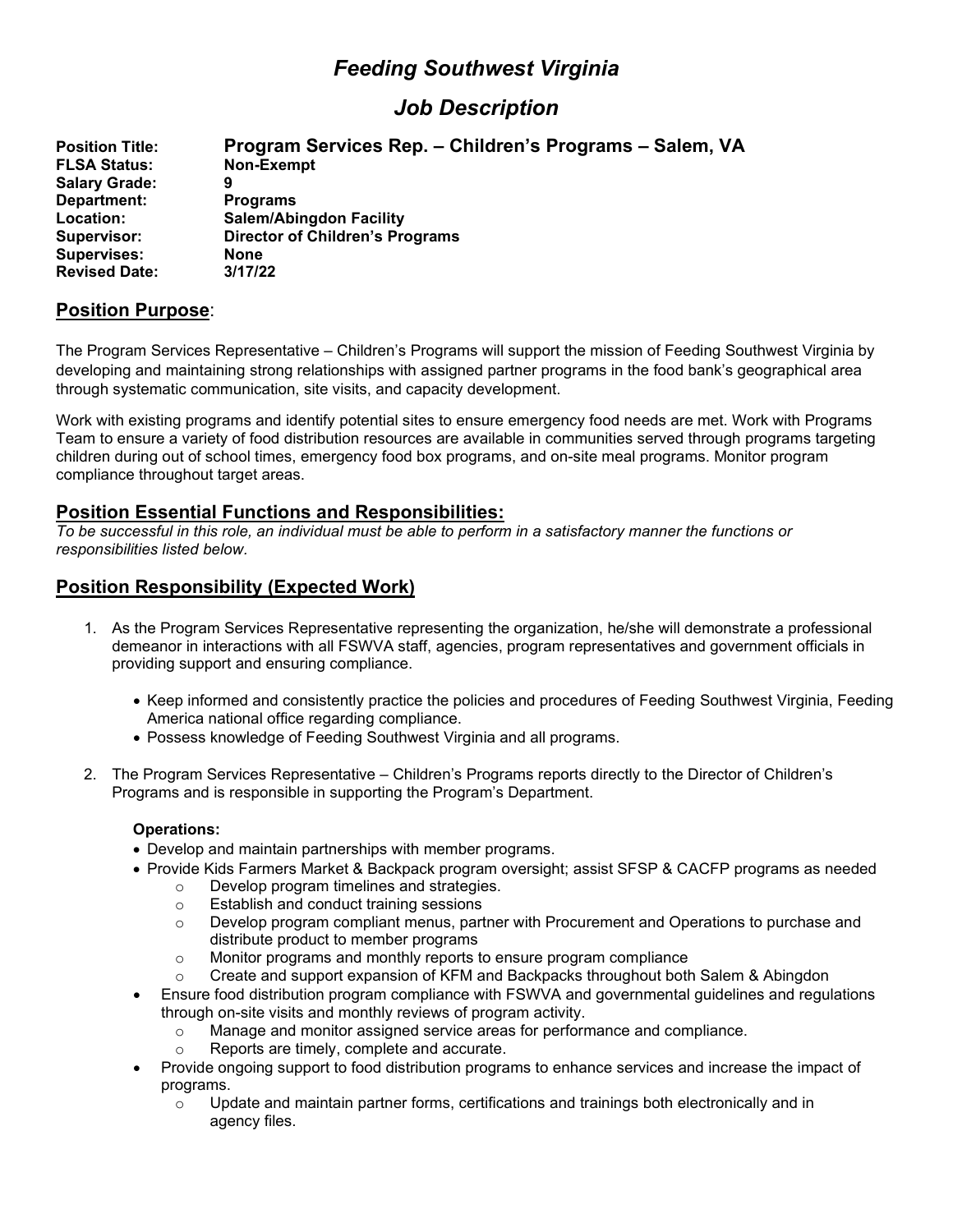- $\circ$  Facilitate, train and mentor in areas of safe food handling, civil rights, capacity building and other related classes.
- Provide information and assistance to non-profit community and faith-based agencies seeking potential partnerships with FSWVA.
	- o Provide information about FSWVA and review eligibility of becoming a FA member agency.
	- $\circ$  Conduct orientation, on-site evaluation and other necessary training to ensure the new member agency is clear on roles and responsibilities.
- Provides referrals to persons needing food assistance when needed.
- Support FSWVA special events, training, education, and capacity building activity as assigned.
- 3. Maintains and follows effective processes for office communications and administrative procedures.
	- Maintain program files to ensure compliance with Feeding America and governmental regulations.
		- $\circ$  Compile and enter monthly report data.<br> $\circ$  Ensure that the information on agency r
		- $\circ$  Ensure that the information on agency reports is complete and accurate.<br>Analyzes reports and audits them against distribution to ensure complete
		- Analyzes reports and audits them against distribution to ensure completeness and accuracy.
		- o Monitors agency reporting and takes actions necessary to ensure weekly/monthly reports are submitted in a timely manner.
		- o Monitor sheets are complete, signed and kept in the agency file folder.
	- Review demographic and geographic data within service areas and counties to build community capacity to provide food needs in close proximity to hunger and poverty situations.
		- o Make recommendations to the Director of Children's Programs to ensure goals for Pounds per Person in Poverty are met across service area, in each county, and within each community.
	- Ensures CERES information is kept current.
	- Manage non-compliant or no activity agencies in CERES, updating agency file folder and ensuring all departments are informed.
	- Handle agency complaints, suggestions and requests

## **Diversity:**

Demonstrate a core value of diversity by modeling and ensuring diversity and cultural competency (respect, inclusiveness, reflecting, valuing and welcoming of cultural differences) in all position responsibilities regardless of age, color, disability, gender, gender identity or expression, social class, marital status, national origin, race, ethnicity, religion, sexual orientation, veteran's status, nationality, age, language, origin or employment status.

# **Other functions:**

- Promote a cooperative spirit within the organization and among internal and external participants.
- Perform other duties as assigned by the Director of Children's Programs, Chief Operations Officer, and the President and CEO.

## **Interface: Responsible in maintaining positive relationships**

- Partner Programs and agencies and other nonprofit organizations and their representatives.
- General Public.
- Other departments within Feeding Southwest Virginia.
- Volunteers.
- Community Service Workers.

# *Minimum Skills and Qualifications required to capably perform in the position Training, Education and Experience:*

## **Education:**

• Associate's Degree or equivalent combination of education and/or two years' experience in a related field required.

## **Experience:**

• 1-2 years of strong administrative & customer service experience or training required.

## *Knowledge, Skills and Abilities:*

- Able to work independently and to handle multiple priorities under minimal supervision.
- Must be able to compile reports without supervision.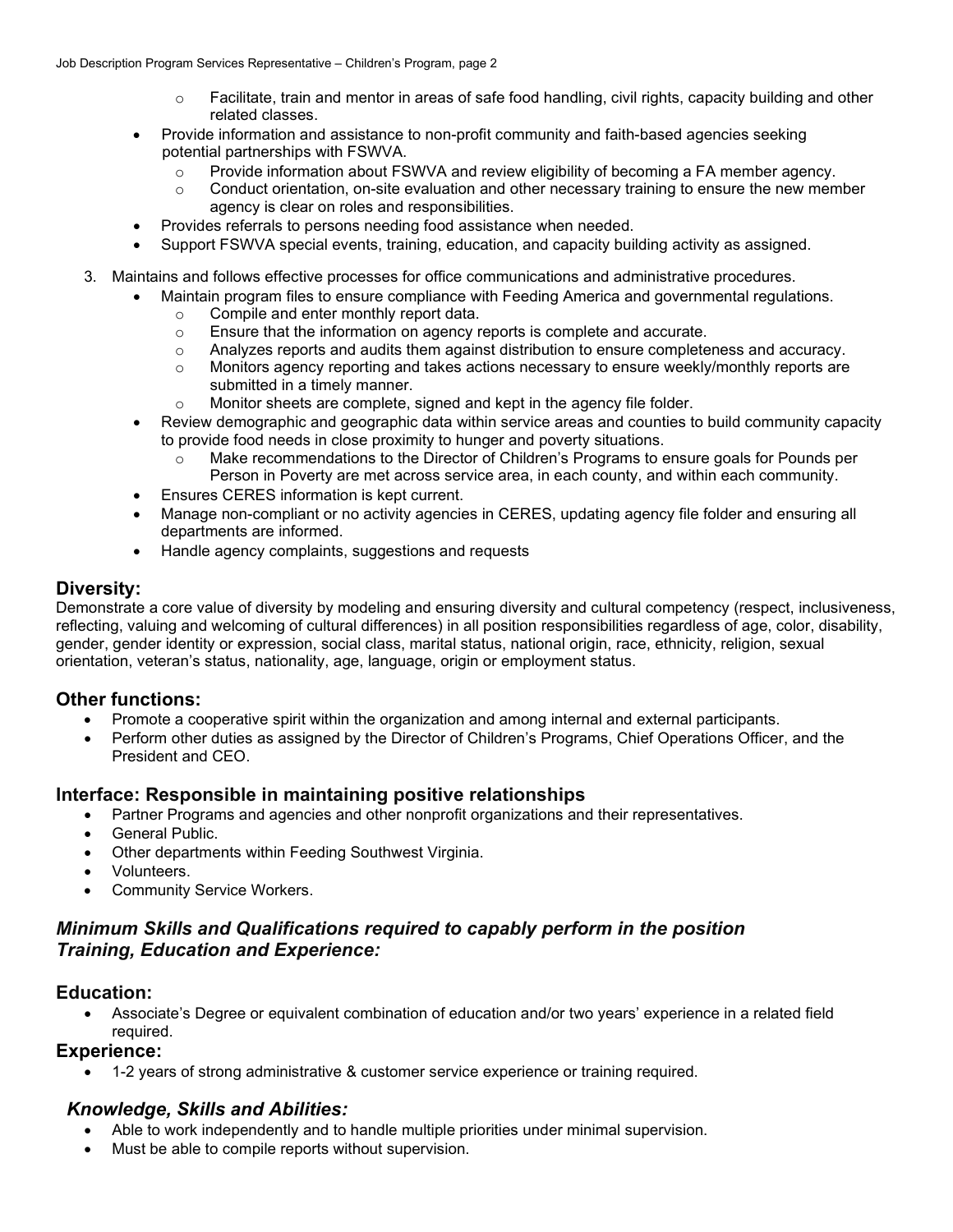Job Description Program Services Representative – Children's Program – Salem, VA page 3

- Ability to work by timetables and complete reports by appropriate dates.
- Must be able to understand instructions and effectively demonstrate quality results.
- Position requires a high-degree of professionalism and trustworthiness.
- Demonstrated ability to work independently and meet deadlines while managing multiple tasks and changing priorities required.
- Strong interpersonal skills and ability to interact with internal and external audiences are required.
- Ability to develop and maintain productive working relationships with staff and from all areas of the organization is necessary.
- Strong customer service ethic is required.
- Possess a willingness to learn.
- Excellent organizational skills.
- Required attention to detail.
- Limited occasional evening and weekend work required for special events.

**Allowable Substitutions:** Combination of education, experience, and/or training that provides the required knowledge and skills for the position may be considered in lieu of education and/or experience at the company's discretion.

#### **Language Skills:**

- Must have excellent written and verbal communication skills and demonstrated ability to communicate effectively and convey concepts in an understandable way.
- Ability to communicate effectively with staff, volunteers, children and other professionals.

#### **Mathematical Skills***:*

• Ability to perform basic math functions.

#### **Technical/Computer Skills***:*

- Proficiency required in the use of Microsoft Office Word, Excel and Outlook Software.
- Capable of learning and independently operating equipment required for the position including but not limited to printer, multi-use copier, fax, and postage machine and phone system.

## **Other Skills and Abilities:**

- Ability to work with people of diverse backgrounds.
- Must be reliable and dependable.

## **Licenses and Certificates***:*

Valid Driver's License and own transportation to work required. Maintain a safe driving record in driving company vehicles

#### **Team Commitment:**

Considers the benefits and consequences to the team when taking action, openly shares ideas and information with others, effectively completes work activities with and through others, helps others achieve goals and complete work to meet the needs of the team and the organization. Criticizes actions, when necessary, not people and effectively negotiates win-win outcomes.

## **Flexibility:**

- Be willing to work overtime and mandatory days set forth by the organization on short-notice.
- Be willing to work flexible coverage as needed.

#### **Physical Demands:**

The demands described here are representative of those that must be met by an employee to successfully perform the functions of this job. Reasonable accommodations may be made to enable individuals with disabilities to perform the tasks outlined in this job description.

The position operates primarily in an office setting within the food bank. This position requires sitting at a desk and involves extensive computer work with frequent interruptions. Vision abilities required include close vision and the ability to adjust focus. Routine travel to meetings, functions, and special events is normal. Occasionally, may be required to respond to organizational needs outside of normal working hours. The employee may be required to push, pull, lift, and/or carry objects